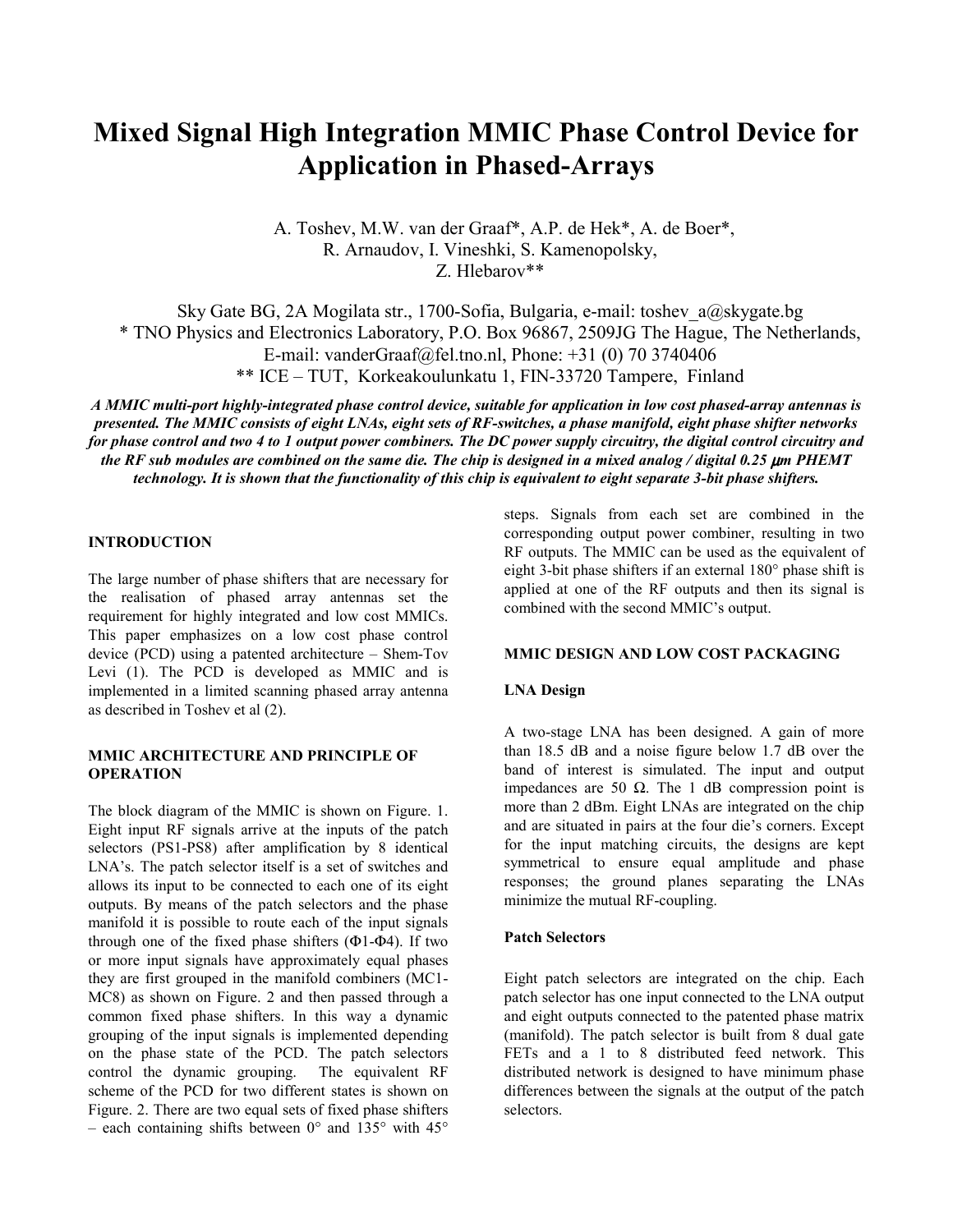#### **Phase Manifold**

The phase manifold is the heart of the chip. It is passive and its aim is to connect the outputs of the patch selectors to the phase shifters in every possible way. The phase manifold has 64 RF input lines and 8 RF output lines. To minimise the coupling between the signal lines, ground planes are placed in-between.

# **Phase Shifters**

Eight fixed phase shifters have been designed. The differential phase shift between them is in the range of  $0^{\circ}$ and 135°, distributed equidistantly. All phase shifters are composed of passive high-pass networks for phase shifting and input low-pass networks for matching. Lumped planar elements were used for this purpose.

## **Power Combiners**

Two equal phase power combiners each having four inputs and one output have been designed in a way that provides switching, combining, impedance matching, odd-mode rejection and loading of branches that are not connected to the output. The input impedance of the combiner is  $25\Omega$  and the output impedance is 50  $\Omega$ .

# **Digital Driving Circuitry**

A 72-bit shift register and the additional I/O control circuit are integrated on the chip. To obtain the required functionality each shift register bit comprises of 3 D flipflops and a FET-driver, while the I/O control block contains clock pulse generator, TTL/DCFL converter and DCFL/TTL converter. The digital transistors have two threshold voltages – enhanced and depleted mode and the GaAs logic is direct-coupled FET logic (DCFL).

# **MMIC Packaging**

A low-cost leadless chip carrier on TMM10i organic substrate is designed and manufactured. The lid cover is of plastic and is glued on the top surface of the carrier. I/O castellation and via transitions are used. Grounded coplanar wave guide (GCWG) transmission lines and internal matching circuits are used in order to decrease the multi-port coupling and to compensate for the bond wire reactance's. The bare die is attached by silver-filled epoxy. Gold wire bonds are used for the RF connections from the carrier to the die. The metal surface of the carrier is gold plated.

# **TECHNOLOGY IMPLEMENTATION OF OMMIC**

The ED02AH 0.25 µm PHEMT technology of OMMIC was used for the chip production. This process gives the opportunity to combine RF functions and digital control circuitry on the same die. The unique combination of normally ON (depleted mode) having a low threshold voltage and normally OFF (enhanced mode) transistors having a high threshold voltage makes it possible to design DCFL digital circuits with a low power dissipation.

# **MEASUREMENTS RESULTS**

The MMIC patented principles of operations as well as its architecture are property of Sky Gate. The layout and electrical design of the MMIC was performed by TNO-FEL in the Netherlands. A photograph of the MMIC and a photograph of the MMIC on the carrier are shown on Figures 3a and 3b respectively.

Two types of tests were performed with the MMICs. On wafer RF and digital measurements were performed at TNO-FEL with the objective to validate equality of the chip parameters with respect to position on the wafer.

 Measurements of the MMICs on the carriers were performed at a later stage at Sky Gate BG to validate the overall performance of the MMICs including the package. Table 1 summarizes the most important RF and system level parameters. The measured results of the insertion gain and insertion phase, when signal is passed through different fixed phase shifters, are shown on Figure 4a and 4b respectively. It can be observed that the amplitudes for all branches are identical and that the phase shifts between signals have been accomplished.

#### **DISCUSSION AND CONCLUSION**

To make the chip attractive for commercial applications. its size and DC-power consumption have been minimized to every extend. The overall power consumption is 920 mW. An innovative phase routing and combining matrix circuitry for RF signals is demonstrated. RF sub-modules and digital driving circuitry are integrated on one die. Electromagnetic simulators have been used extensively in order to predict the RF coupling between signal lines and to reduce it to the minimum. A low-cost package with excellent RF performance is designed and fabricated.

The use of innovative and highly integrated structures resulted in a small MMIC with a low power consumption considering its functionality.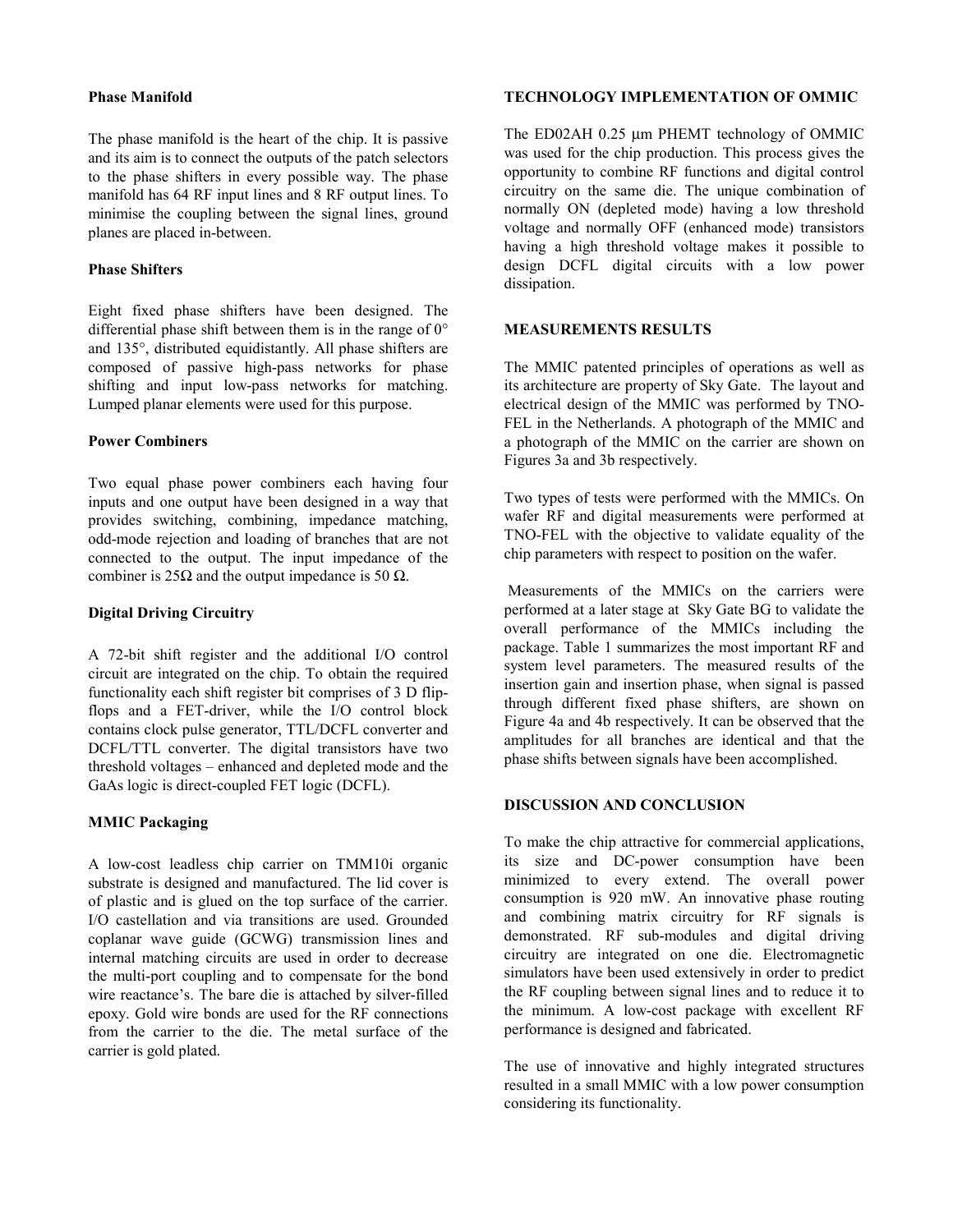## **ACKNOWLEDGEMENT**

The authors wish to thank Emil Entchev *M.Sc. RE*, who on the time of the Chip development was with Sky Gate BG, for his guidance and valuable suggestions during the MMIC design.

The original MMIC concept was of Shem-Tov Levi.

#### **REFERENCES**

- (1) Shem-Tov Levi, European patent no. 0916168 *– "A Phase Control Device"*
- (2) A. Toshev, E. Totomanov, M. Gatchev, B. Marinov, I. Stoyanov, S. Kamenopolsky, *" Flat Limited Scanning Phased Array Antenna for DBS Reception"*, paper sent to 32 European Microwave Conference 2002, September 23-27, 2002, Milan, Italy

**Table 1 MMIC RF and system level parameters** 

| Measurements with carrier                                                                                                                                                                                                | On wafer measurements                                                                                                                                 |
|--------------------------------------------------------------------------------------------------------------------------------------------------------------------------------------------------------------------------|-------------------------------------------------------------------------------------------------------------------------------------------------------|
| Input reflection $(VSWR)$ – below 1.9<br>Output reflection $(VSWR)$ – below 2.6<br>Noise Figure – average $5 dB$<br>Insertion gain – average 6 $dB$<br>Port to port isolation – below – 20 dB<br>Power consumption $-1W$ | Input reflection (VSWR) $-1.23$ 1.67<br>Output reflection $(VSWR) - 1.18$ 2.1<br>Noise Figure – average $3.5$ dB<br>Insertion gain – average $6.5$ dB |

Phase Control Device (PCD)





*Figure. 1.Block diagram of the MMIC*